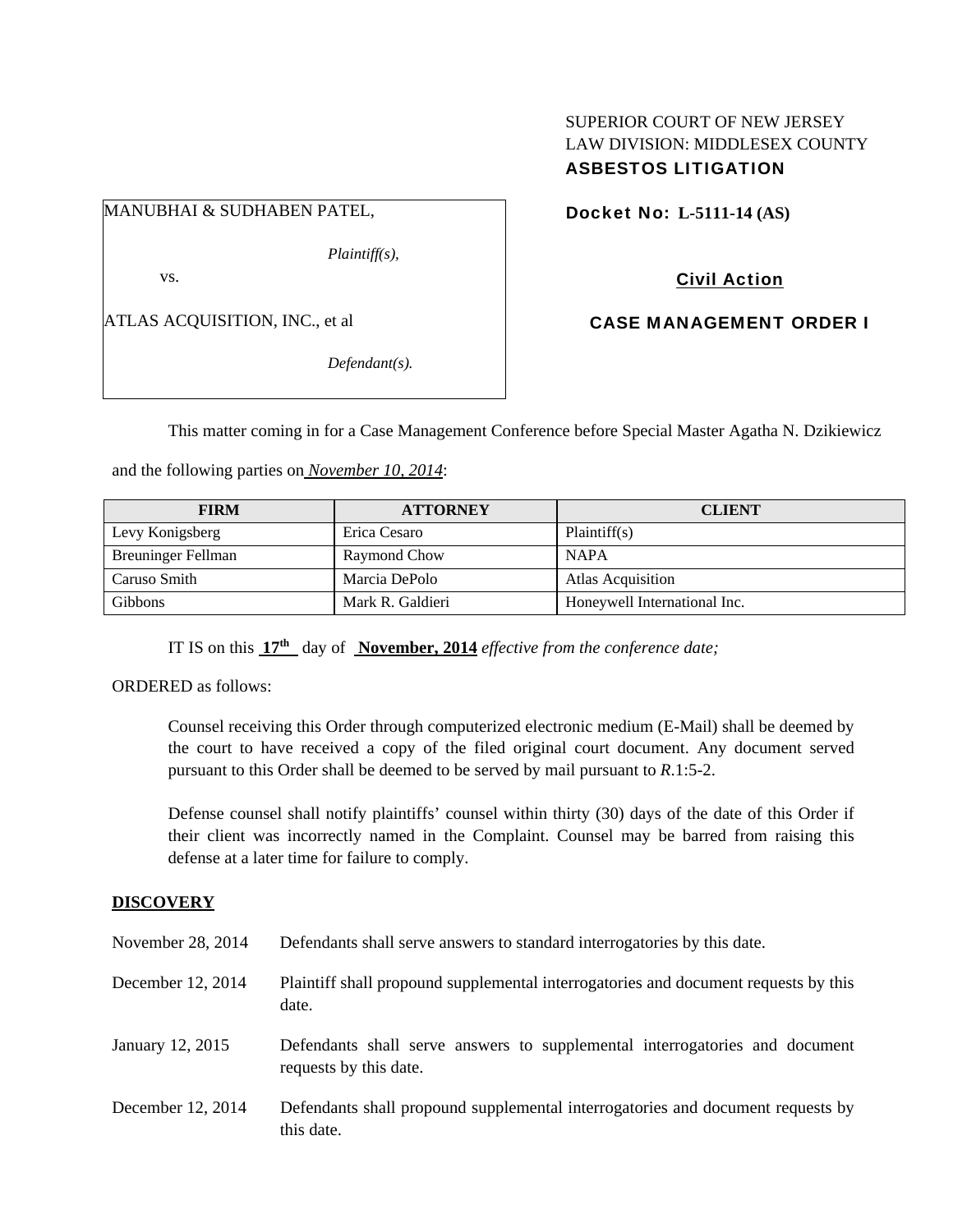| January 12, 2015  | Plaintiff shall serve answers to supplemental interrogatories and document requests<br>by this date.                                                                                                        |
|-------------------|-------------------------------------------------------------------------------------------------------------------------------------------------------------------------------------------------------------|
| February 27, 2015 | Fact discovery, including depositions, shall be completed by this date. Plaintiff's<br>counsel shall contact the Special Master within one week of this deadline if all fact<br>discovery is not completed. |

March 31, 2015 Depositions of corporate representatives shall be completed by this date.

## **EARLY SETTLEMENT**

April 10, 2015 Settlement demands shall be served on all counsel and the Special Master by this date.

## **SUMMARY JUDGMENT MOTION PRACTICE**

- April 10, 2015 Summary judgment motions shall be filed no later than this date.
- May 8, 2015 Last return date for summary judgment motions.

## **MEDICAL DEFENSE**

- April 3, 2015 Plaintiff shall serve medical expert reports by this date.
- May 29, 2015 Defendants shall identify its medical experts and serve medical expert reports, if any, by this date. **In addition, defendants shall notify plaintiff's counsel (as well as all counsel of record) of a joinder in an expert medical defense by this date.**

#### **LIABILITY EXPERT REPORTS**

- April 30, 2015 Plaintiff shall identify its liability experts and serve liability expert reports or a certified expert statement by this date or waive any opportunity to rely on liability expert testimony.
- May 29, 2015 Defendants shall identify its liability experts and serve liability expert reports, if any, by this date or waive any opportunity to rely on liability expert testimony.

#### **EXPERT DEPOSITIONS**

June 19, 2015 Expert depositions shall be completed by this date. To the extent that plaintiff and defendant generic experts have been deposed before, the parties seeking that deposition in this case must file an application before the Special Master and demonstrate the necessity for that deposition. To the extent possible, documents requested in a deposition notice directed to an expert shall be produced three days in advance of the expert deposition. The expert shall not be required to produce documents that are readily accessible in the public domain.

\_\_\_\_\_\_\_\_\_\_\_\_\_\_\_\_\_\_\_\_\_\_\_\_\_\_\_\_\_\_\_\_\_\_\_\_\_\_\_\_\_\_\_\_\_\_\_\_\_\_\_\_\_\_\_\_\_\_\_\_\_\_\_\_\_\_\_\_\_\_\_\_\_\_\_\_\_\_\_\_\_\_\_\_\_\_\_\_\_\_\_\_\_\_\_\_\_\_\_\_\_\_\_\_\_\_\_\_\_\_